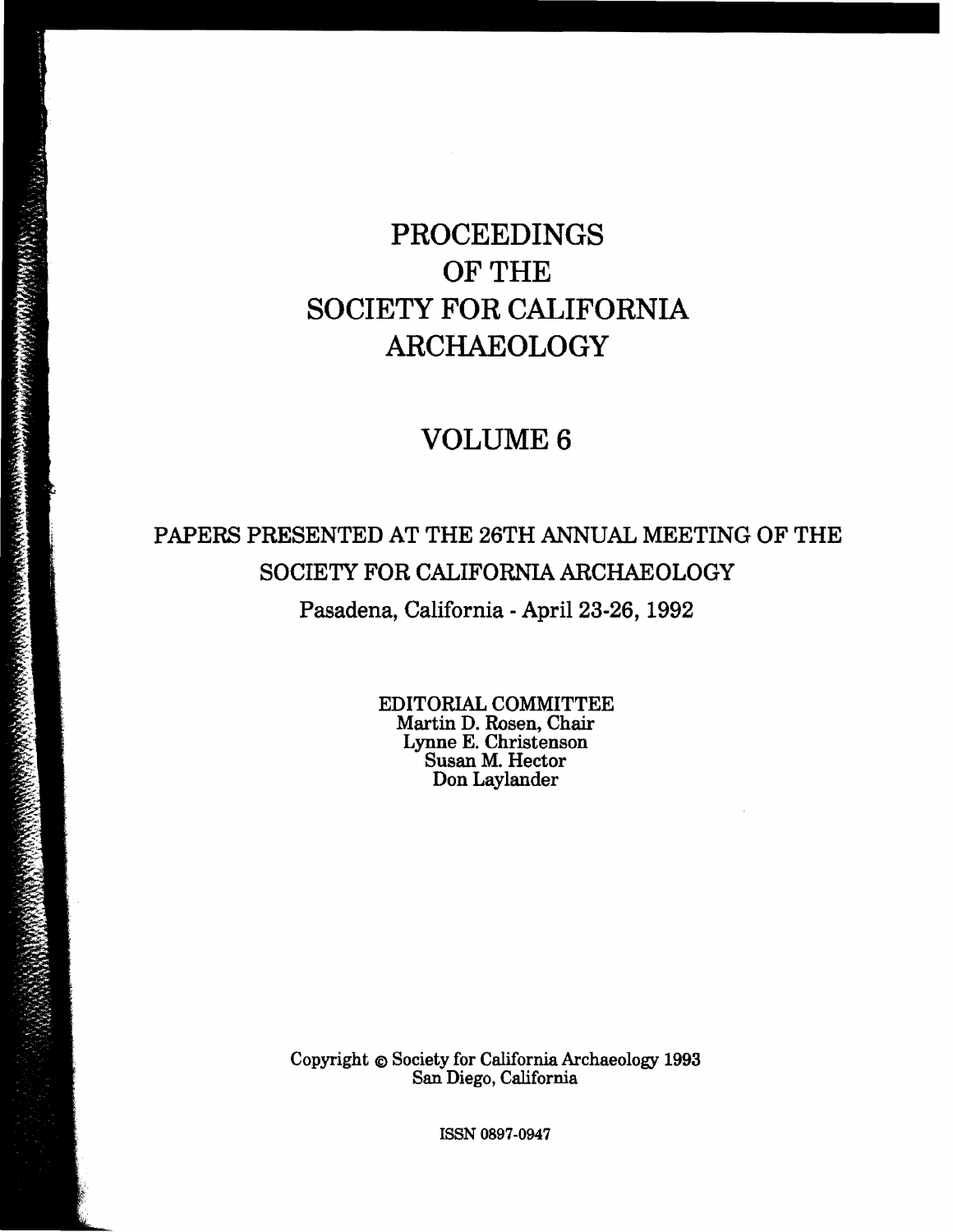### STATEMENT OF PURPOSE

The Proceedings was established by the Society for California Archaeology in 1988 to promote public dissemination of recent archaeological investigations in California. The Proceedings provides a publication outlet for the papers presented at the SCA Annual Meetings. All papers presented at the Annual Meeting are eligible for publication. The Proceedings is published annually, thus insuring prompt publication and dissemination of research results and commentary relating to California archaeology. Individual papers are published as received, without formal peer review, except as required by the Proceedings editor to insure conformance with the established style requirements.

#### INFORMATION FOR CONTRIBUTORS

Authors should prepare their manuscript in accordance with the Proceedings style guide, published in Volume 3. Authors should submit their manuscript in both hard copy and on computer diskette. The Proceedings will not publish information that has appeared in the Society's Newsletter. The deadline for submission of manuscripts is July 1st, following the Annual Meeting. Manuscripts should be submitted to the Proceedings editor at the address listed in the SCA Newsletter.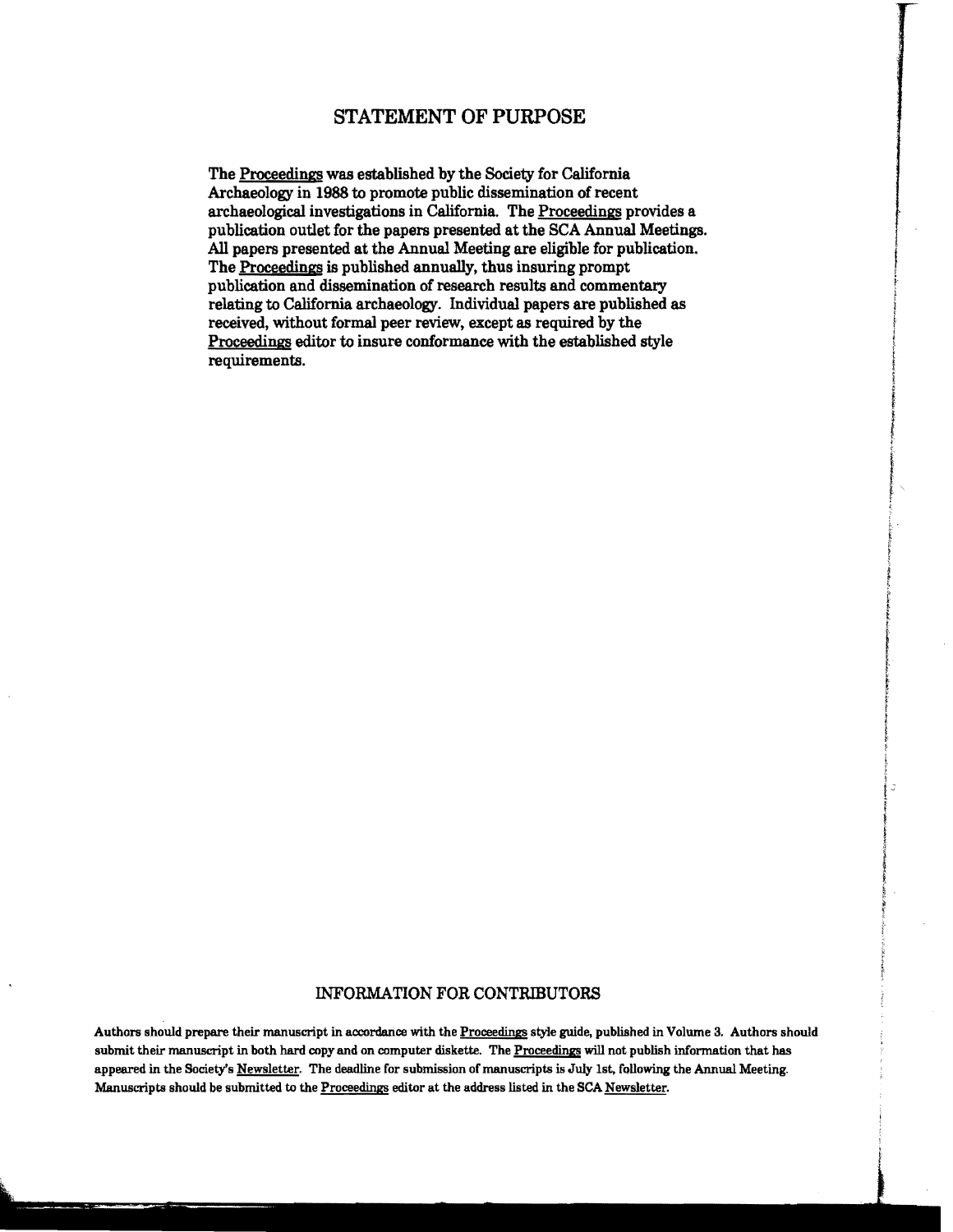## TABLE OF CONTENTS

### CONTRIBUTED PAPERS FROM THE 26TH ANNUAL MEETING APRIL 23-26,1992, PASADENA

### KEYNOTE ADDRESS

|                                                                                        | HERMES TRISMEGISTUS IN EDEN: PRAXIS, PROCESS &<br>POSTMODERN ARCHAEOLOGY<br>Don D. Fowler                                                          | $\mathbf{1}$ |
|----------------------------------------------------------------------------------------|----------------------------------------------------------------------------------------------------------------------------------------------------|--------------|
| SYMPOSIUM 1: THE POTENTIAL OF CALIFORNIA ARCHAEOLOGY: VIEWS<br><b>FROM THE OUTSIDE</b> |                                                                                                                                                    |              |
|                                                                                        | AN ALTERNATIVE VIEW OF CALIFORNIA ARCHAEOLOGY<br>Eugene M. Hattori and Allen G. Pastron                                                            | 15           |
|                                                                                        | CALIFORNIA'S COASTAL PREHISTORY: A CIRCUM-PACIFIC<br><b>PERSPECTIVE</b><br>Jon M. Erlandson                                                        | 23           |
|                                                                                        | HISTORICAL ARCHAEOLOGY IN CALIFORNIA<br>Donald L. Hardesty                                                                                         | 37           |
|                                                                                        | A PERSPECTIVE ON TRADITIONAL SITES<br>Dorothea J Theodoratus                                                                                       | 45           |
|                                                                                        | SYMPOSIUM 3: HISTORIC AND PREHISTORIC ARCHAEOLOGY OF THE<br>CENTRAL SIERRA NEVADA: A SAMPLER                                                       |              |
|                                                                                        | FOR RICHER OR POORER: ANALYZING SIERRAN REDUCTION<br><b>ASSEMBLAGES</b><br>William W. Bloomer                                                      | 49           |
|                                                                                        | PRELIMINARY RESULTS FROM SOURGRASS SITE TESTING: THE<br>PREHISTORIC COMPONENT<br>Lisa S. Hanson                                                    | 67           |
|                                                                                        | ARCHAEOLOGICAL INVESTIGATIONS AT SITE MRP-1196H: AN<br>HISTORIC GARBAGE DUMP IN YOSEMITE NATIONAL PARK.<br><b>CALIFORNIA</b><br><b>Tim Kennedy</b> | 77           |
|                                                                                        | SYMPOSIUM 6: ARCHAEOLOGY IN PUBLIC                                                                                                                 |              |
|                                                                                        | PUBLIC EDUCATION AND FIELD ARCHAEOLOGY: A PRACTICAL<br><b>GUIDE FOR EFFECTIVE INTERPRETATION</b><br>Julia E. Huddleson                             | 83           |
|                                                                                        | <b>INTERPRETING THE SABRE SPRINGS SITE: HOW EVERYBODY</b><br><b>WON</b><br>Ruth C. Alter                                                           | 91           |
|                                                                                        |                                                                                                                                                    |              |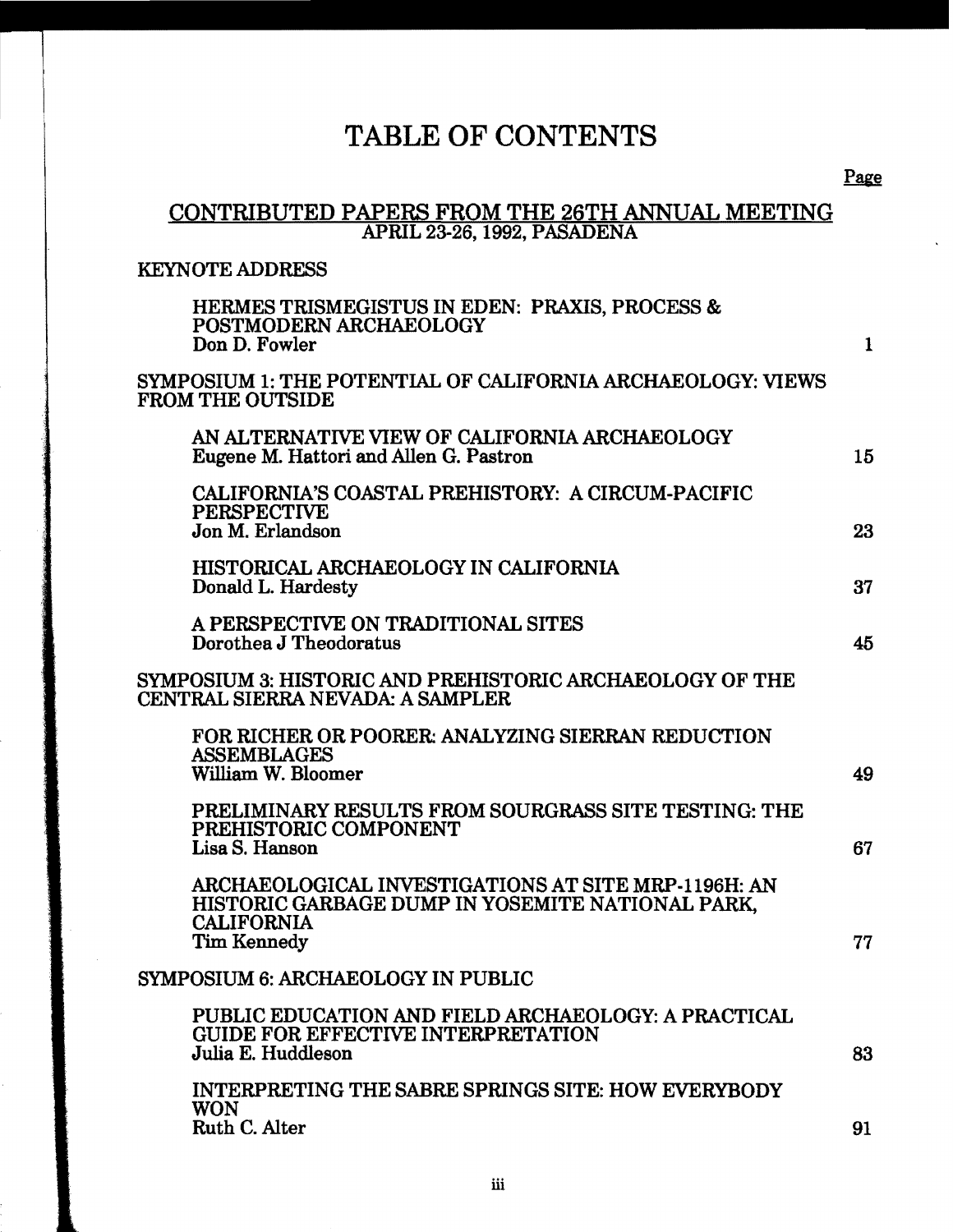| IN THE LIMELIGHT: RECENT CULTURAL RESOURCES<br>INTERPRETATION AND EDUCATIONAL EFFORTS ON THE SIERRA<br><b>NATIONAL FOREST</b><br><b>Jane Caputo</b>                                 | 95  |
|-------------------------------------------------------------------------------------------------------------------------------------------------------------------------------------|-----|
| SYMPOSIUM 7: ARCHAEOLOGICAL INVESTIGATIONS FOR THE<br>CALIFORNIA DEPARTMENT OF FORESTRY AND FIRE PROTECTION                                                                         |     |
| SOME PERSPECTIVES ON UPLAND SETTLEMENT PATTERNS OF<br>THE CENTRAL DIABLO RANGE OF CALIFORNIA<br>Mark G. Hylkema                                                                     | 99  |
| SYMPOSIUM 8: CURRENT RESEARCH IN THE MOJAVE DESERT                                                                                                                                  |     |
| LATE PREHISTORIC CERAMICS FROM AFTON CANYON (SBR-85)<br>AND CRUCERO VALLEY (SBR-3572): INDIGENOUS OR INTRUSIVE?<br>Diann L. McCloskey Taylor and Gerald F. Brem                     | 121 |
| SYMPOSIUM 9: SANTA MARIA DE LOS PEÑASQUITOS RANCH HOUSE:<br>HISTORIC AND ARCHAEOLOGIC ANALYSIS                                                                                      |     |
| ARCHAEOLOGICAL RESEARCH AT LOS PEÑASQUITOS RANCH<br><b>COMPLEX: SUMMARY OF STUDIES FOCUSSED ON SITE</b><br><b>CHRONOLOGY AND FUNCTION</b>                                           |     |
| Susan M. Hector                                                                                                                                                                     | 129 |
| GARMENT AND JEWELRY ANALYSIS AT RANCHO DE LOS<br>PENASQUITOS 1987 AND 1990 FIELD EXCAVATIONS<br>Paula G. Reynolds                                                                   | 141 |
| ARCHITECTURAL AND HISTORICAL SURVEY OF THE POULTRY<br>HOUSE AT THE LOS PEÑASQUITOS RANCH HOUSE: PRELIMINARY<br>FINDINGS FROM THE FALL 1991 EXCAVATION SEASON<br><b>Jason Cooper</b> | 159 |
|                                                                                                                                                                                     |     |
| PREHISTORIC SETTLEMENT PATTERNS IN THE LOS<br>PEÑASQUITOS CANYON<br>Roman F. Beck                                                                                                   | 165 |
| ARCHAEOLOGICAL DATA ANALYSIS FOR THE TOYS FOUND<br>DURING THE 1987 AND 1990 EXCAVATIONS AT THE LOS<br>PENASQUITOS RANCH HOUSE ARCHEOLOGICAL PROJECT<br>Christina L. Mirsky          | 171 |
| SYMPOSIUM 10: PROBLEMS AND CHALLENGES FOR THE CURATION<br>OF CALIFORNIA'S ARCHAEOLOGICAL COLLECTIONS                                                                                |     |
| PROGRESS REPORT ON THE SAN DIEGO COUNTY CURATION<br><b>FACILITY</b>                                                                                                                 |     |
| James W. Royle, Jr.                                                                                                                                                                 | 181 |

Page

 $\hat{\mathcal{A}}$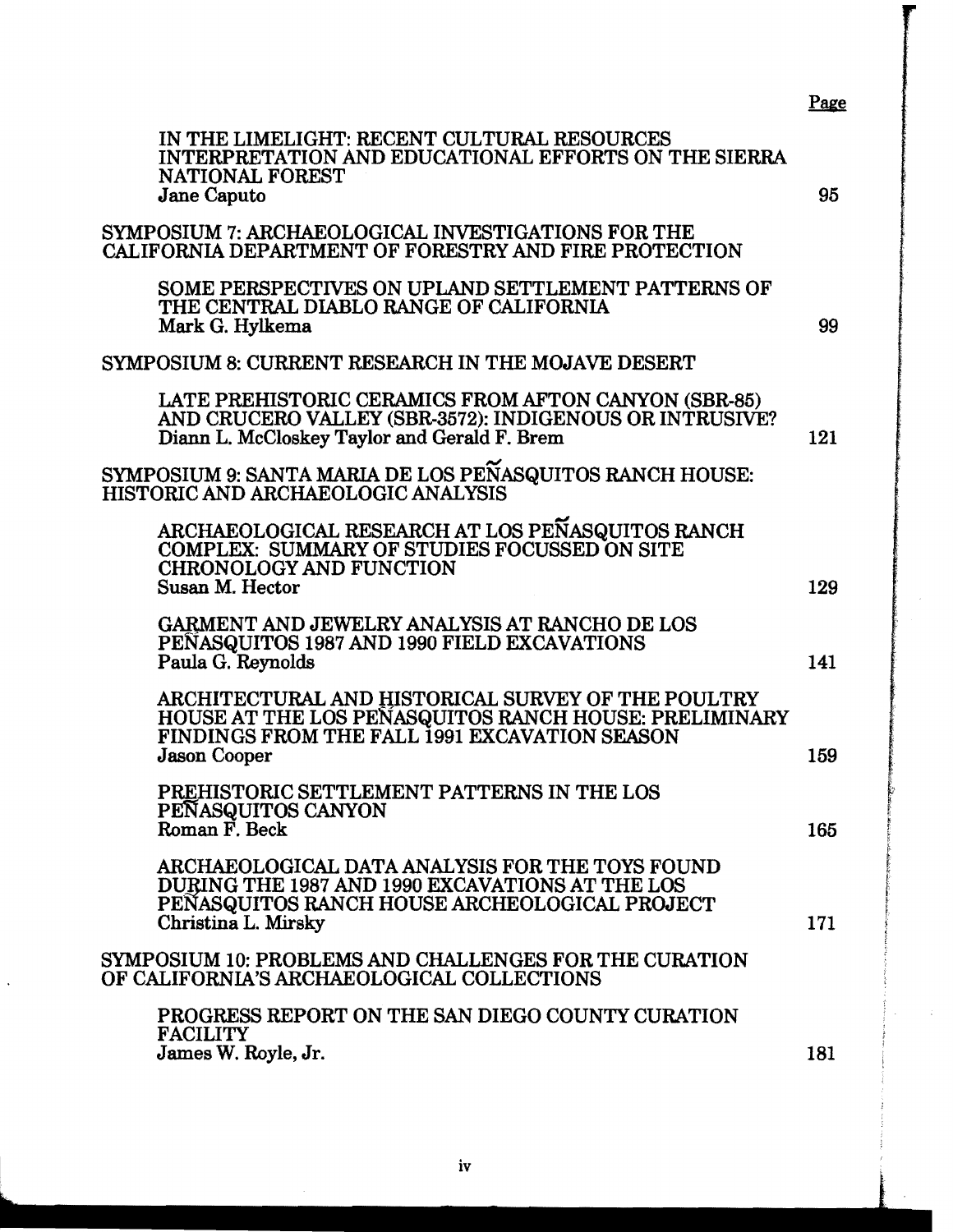|                                                                                                                                                                                                                        | Page |
|------------------------------------------------------------------------------------------------------------------------------------------------------------------------------------------------------------------------|------|
| THE CURATION CRUNCH: EVALUATION AND ACTION BY ONE<br><b>STATE AGENCY</b><br>Georgie Waugh and Larry Weigel                                                                                                             | 185  |
| SYMPOSIUM 11: CURRENT ARCHAEOLOGICAL RESEARCH ON SAN<br>NICOLAS ISLAND: PRELIMINARY RESULTS                                                                                                                            |      |
| A PRELIMINARY SURVEY OF HISTORIC SITES ON SAN NICOLAS<br><b>ISLAND</b><br>Steven J. Schwartz and Kelly A. Rossbach                                                                                                     | 189  |
| SYMPOSIUM 12: CURRENT TOPICS IN GROUND STONE ANALYSIS                                                                                                                                                                  |      |
| PRELIMINARY RESULTS OF A REPLICATIVE STUDY: METATE<br>RE-ROUGHENING, PECKING, OR POUNDING?<br>Dawn M. Reid and Mari A. Pritchard-Parker                                                                                | 199  |
| SYMPOSIUM 13: SOUTHERN CALIFORNIA RESEARCH ORIENTATION:<br>1960-1990                                                                                                                                                   |      |
| ARCHAEOLOGY AT SAN DIEGO STATE<br>G. Timothy Gross and Lynne E. Christenson                                                                                                                                            | 207  |
| TWENTY YEARS OF ARCHAEOLOGY AT CSU NORTHRIDGE:<br>FROM STUDENT CLUB TO RESEARCH ORIENTATIONS IN THE<br><b>POST-CRM ERA</b><br>L. Mark Raab                                                                             | 215  |
| THE HISTORICAL DEVELOPMENT OF SANTA BARBARA<br><b>CHANNEL ARCHAEOLOGY</b><br>Jon M. Erlandson                                                                                                                          | 221  |
| A PERSPECTIVE ON ARCHAEOLOGICAL RESEARCH IN THE<br><b>CALIFORNIA DESERTS: 1960 TO 1990</b><br>Mark Q. Sutton                                                                                                           | 233  |
| FROM SEARCH TO RESEARCH: PROSPECTS FOR ARCHEOLOGY<br>ON THE FOUR NATIONAL FORESTS OF SOUTHERN CALIFORNIA<br><b>Stephen Horne</b>                                                                                       | 239  |
| A HISTORY OF ARCHEOLOGICAL RESEARCH FROM THE<br>PERSPECTIVE OF THE LOS ANGELES DISTRICT, U.S. ARMY<br><b>CORPS OF ENGINEERS</b><br>Patricia Martz                                                                      | 245  |
| GENERAL SESSION I: TECHNOLOGICAL DEVELOPMENTS IN<br><b>CALIFORNIA ARCHAEOLOGY</b>                                                                                                                                      |      |
| PRELIMINARY RESULTS OF GEOARCHAEOLOGIC INVESTIGATIONS<br>ALONG THE NORTHERN SAN ANDREAS FAULT ZONE, FORT ROSS<br>STATE HISTORIC PARK, CALIFORNIA<br>J.S. Noller, K. Lightfoot, K.A. Wickens, K.I. Kelson, T. Wake, and |      |
| E.B. Parkman                                                                                                                                                                                                           | 249  |

 $\bar{\mathcal{A}}$